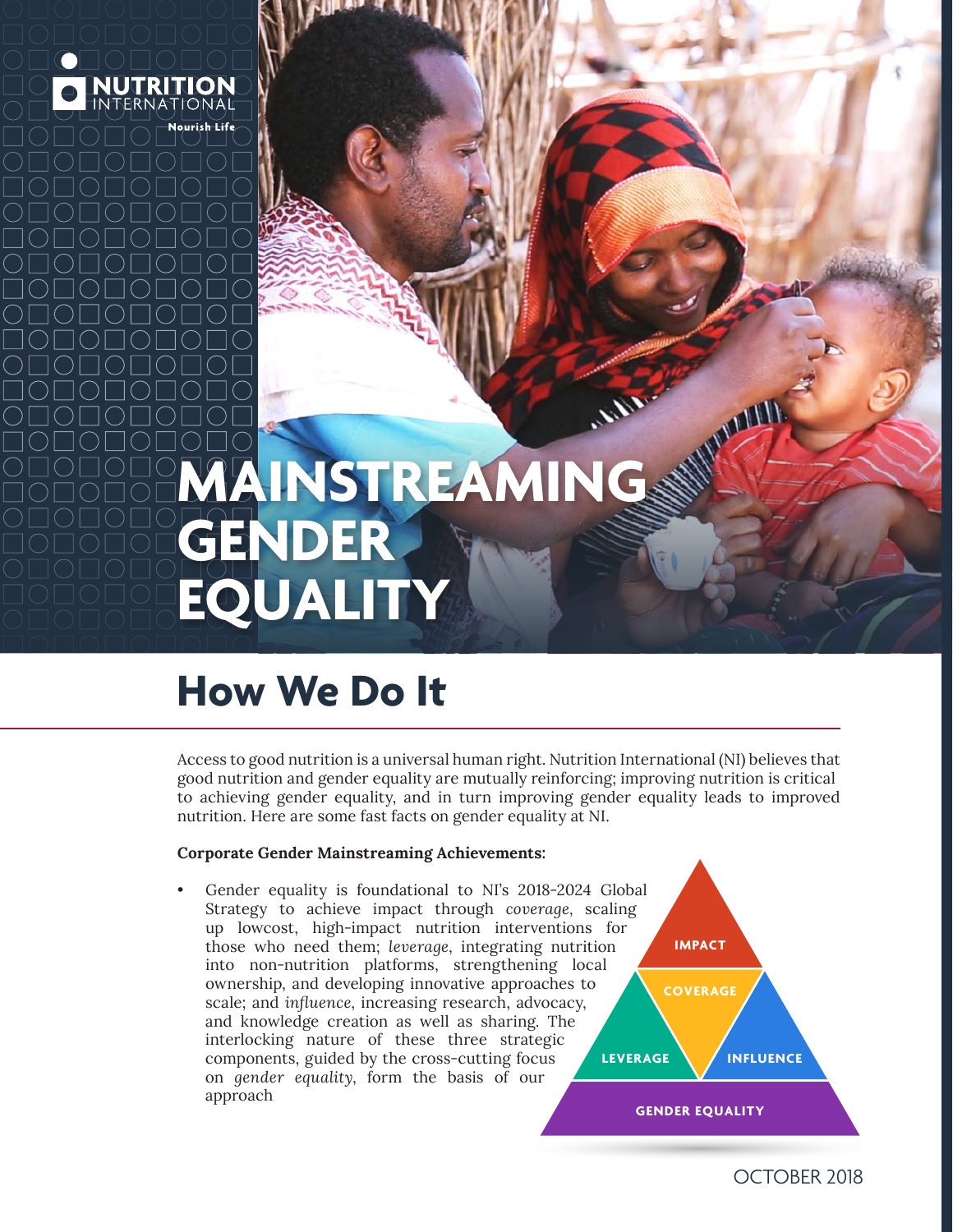- NI has developed a Program Gender Equality Strategy to provide guidance to staff and partners to ensure that NI programs identify and respond to the gender inequalities that lead to increased nutritional needs and inequitable access to nutrition and health services
- In its program monitoring, NI measures and tracks knowledge, attitude, practices (KAP) related to gender equality
- In designing programs NI intentionally includes sex- and gender-based analysis (SGBA)
- NI has hired a full-time, in-house global Gender Advisor
- NI has established a Human Resources Internal Gender Equality Working Group
- NI has implemented the following policies:
	- ° Prevention of Workplace Harassment Policy<br>Prevention of Sexual Abuse and Exploitation
	- ° Prevention of Sexual Abuse and Exploitation Policy with personnel training
	- ° Child Protection Policy, which includes a train the trainer process

#### **Staff Capacity Building in Gender Equality:**

- NI has developed a Gender Equality Certification process by which global staff become familiarized with the Program Gender Equality Strategy, participate in a Gender Training: Understanding Core Concepts session and complete an online course developed by Status of Women Canada called Gender-based Analysis Plus (GBA+)
- A train-the-trainer process for qualified staff has been developed resulting in CO trainings organized in Kenya, Tanzania, Indonesia and upcoming sessions in Senegal, Pakistan and the Philippines
- NI launched the gender equality training in June 2018 and to date 44% staff have completed NI Gender Equality Training, with a goal of all staff being trained by March, 2019, and overall 73% of all NI staff have completed either online or inhouse gender equality training

# **Promoting Gender Equality & Women and Girls' Empowerment in Nutrition Programming:**

NI implements gender sensitive and responsive nutrition programs, informed by sex- and gender-based analyses, which can both respond to gendered health needs and inequities in access. It also contributes to promoting gender equality, women's empowerment and improving nutrition by reducing gendered gaps in malnutrition as well as engaging girls and women in the solutions to improving health. The following are brief examples of how NI is considering and promoting gender equality and women and girls' empowerment within nutrition interventions:

#### **Infant and Young Child Nutrition**

- Through infant and young child nutrition programs NI is working to address prevailing gender norms that reinforce a gender division of labour where women and girls are primarily or solely responsibility for childrearing, household chores, and care work
- Prevention and care strategies are introduced to female and male caregivers to enhance joint decision-making between parents
- NI is providing training to health workers on providing respectful counseling that responds to the needs of the caregivers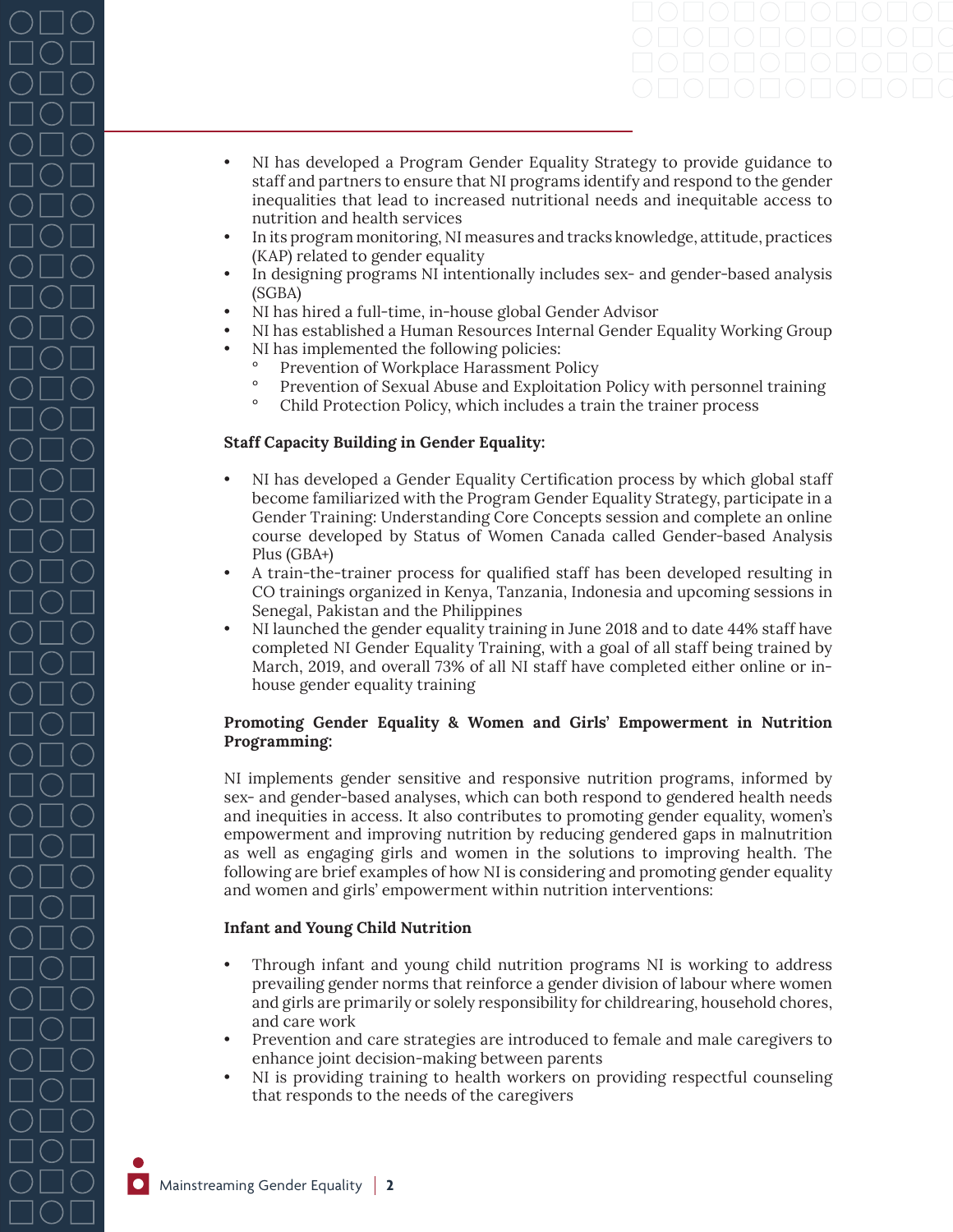• NI's behaviour change interventions (BCI) material highlight the role of men and fathers in the management of childhood diarrhea, the importance of women's involvement in health care decision-making, the importance of joint decision-making within the household and women as health care provider role models

# **Maternal Nutrition**

- Through its maternal nutrition programs NI is working to address women's particular nutritional needs because women suffer disproportionately from many nutritional deficiencies such as iron deficiency and anaemia (which is often a result of iron deficiency)
- NI's programs also address the fact that women have lower iron stores than men and their iron deficiency can be brought on by increased physiological demands, such as during pregnancy or once menstruation begins, and/or lack of access to iron-rich foods, which is frequently due to poor socio-economic status and social norms
- NI is working to increase consumption of iron and folic acid (IFA) supplements, as part of antenatal care
- NI's programs promote quality of care that is respectful and responsive to women
- NI also engages men in maternal health through our BCI material to challenge gender norms and to promote men's positive involvement, which are associated with improved antenatal care attendance, as well as improved home care practices, greater male support for women, more equitable couple communication and decision-making for maternal and newborn health

# **Birth and Post-natal Packages**

- As part of Kangaroo Mother Care (KMC), preterm and low birthweight babies should be held in kangaroo position, skin to skin on the chest, throughout the day and night which is an extremely important and life-saving practice which can be difficult for a mother to accomplish alone; evidence shows that including fathers can increase their competence and sense of responsibility
- NI programs challenge traditional gender roles and through BCI and health worker training promote shared responsibility in maternal and newborn care, including KMC

# **Adolescent Nutrition**

- Iron deficiency anaemia is the greatest cause of lost disability adjusted life years (DALYs) in adolescent girls globally, so NI's Adolescent Nutrition programs focus on reducing the anaemia burden, which disproportionately impacts adolescent girls
- Programs are designed to help both adolescent girls and boys understand their growth, development and sex-specific needs through a health education curriculum containing menstrual hygiene management and reproductive health, so adolescents can better understand their bodies and nutrition and health needs now, and at other potential stages of their lifecycle
- Adolescent girls have been engaged in the design of projects through formative research, communication strategies, and peer groups that participate in training
- In Senegal, women's associations and adolescent and youth girls' associations have been actively engaging and participating in advocacy sessions and BCI strategy development for the Adolescent Nutrition weekly iron and folic acid supplementation (WIFAS) program
- The program in Senegal is also engaging two national Parent Teacher Associations with information for both fathers and mothers to involve them as advocates for their daughters' nutrition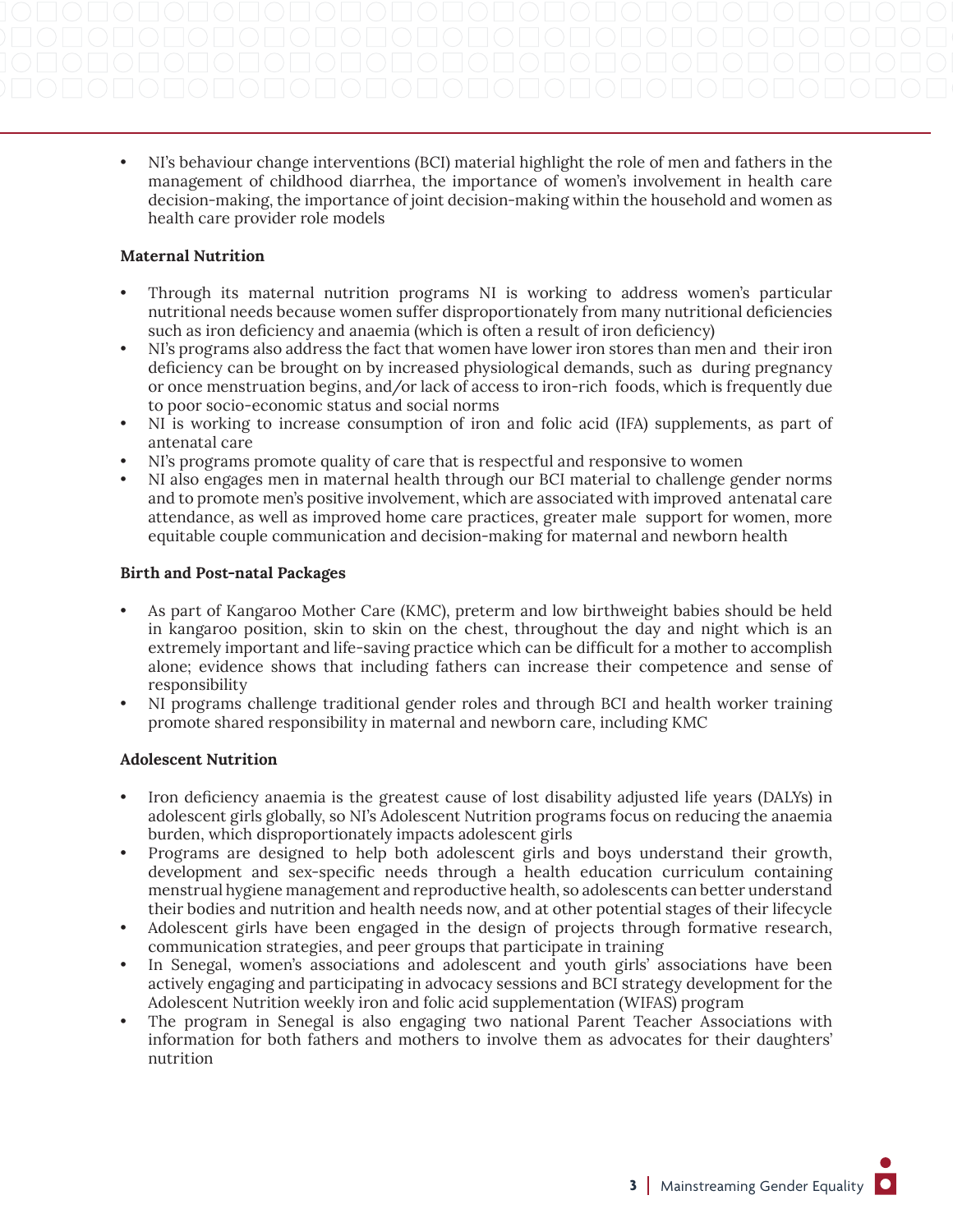#### **Fortification and Universal Salt Iodization (USI)**

- In NI's Senegal USI program, for example, women represent a large proportion of small-scale producers so the focus is on capacity building to improve the quality of their entrepreneurial activities
- Adequate iodine status among women of reproductive age during pregnancy is key to preventing iodine deficiency among newborns, and because women can play an important role as opinion leaders and influencers among their peers in supporting the consumption of adequately-iodized salt at household level, women are central to the design of NI's USI programming
- While fortification of staple foods with more folic acid and iron is aimed at improving the nutrition of the general population, special consideration is given to women of reproductive age to diminish their risk of having babies with neural tube defects (from inadequate levels of folic acid) or low birth weight (from low levels of iron)
- In 2017, with NI's assistance, 82,000 women were reached with fortified rice having iron, folic acid and other micronutrients under the Vulnerable Group Development program of the Government of Bangladesh
- In Bangladesh, where special awards are given out to millers by NI, an added criteria in 2017 was the equity of female and male latrines in manufacturing facilities (to demonstrate consideration of both male and female workers)

### **Tracking Gender in Health System Strengthening and Capacity Building Efforts**

NI is tracking the training of policy makers and front line workers across programs, and in doing so, is tracking gender equality of participation at all levels, from volunteers to managers to policy leaders.

Number of key intermediaries trained by intervention and gender disaggregation in 2017

| Countries         | <b>WIFA</b>              |                          |                          | <b>IYCN</b>              |                          |                          | <b>Birth Package</b>     |                          |                          | <b>IFA</b>               |                          |                          | Fortification            |                          |                          |
|-------------------|--------------------------|--------------------------|--------------------------|--------------------------|--------------------------|--------------------------|--------------------------|--------------------------|--------------------------|--------------------------|--------------------------|--------------------------|--------------------------|--------------------------|--------------------------|
| Africa            | <b>Total</b>             | M                        | F                        | <b>Total</b>             | M                        | F                        | <b>Total</b>             | M                        | F                        | <b>Total</b>             | M                        | F                        | <b>Total</b>             | M                        | F                        |
| Ethiopia          | 2,714                    | 33%                      | 67%                      | 48,994                   | 30%                      | 70%                      | 2,759                    | 51%                      | 49%                      | 2,759                    | 51%                      | 49%                      | 133                      | 70%                      | 30%                      |
| Kenya             | 1,851                    | $\overline{\phantom{a}}$ | $\overline{\phantom{a}}$ | 1,324                    | 37%                      | 63%                      | 3,251                    | 33%                      | 67%                      | 2,377                    | 35%                      | 65%                      | 40                       | $\overline{\phantom{a}}$ | $\overline{\phantom{a}}$ |
| Nigeria           | ٠                        | $\overline{\phantom{a}}$ | $\overline{\phantom{a}}$ | $\overline{\phantom{a}}$ | $\overline{\phantom{a}}$ | $\overline{\phantom{a}}$ | $\overline{\phantom{a}}$ | $\overline{\phantom{m}}$ | $\overline{\phantom{a}}$ | ٠                        | $\overline{\phantom{a}}$ | $\overline{\phantom{a}}$ | $\overline{\phantom{a}}$ | $\overline{\phantom{a}}$ | $\overline{\phantom{a}}$ |
| Senegal           | 1,865                    | 70%                      | 30%                      | $\overline{\phantom{a}}$ | $\overline{\phantom{a}}$ | $\overline{\phantom{a}}$ | $\overline{\phantom{a}}$ | $\overline{\phantom{a}}$ | $\qquad \qquad -$        | $\overline{\phantom{a}}$ | $\overline{\phantom{a}}$ | $\overline{\phantom{0}}$ | $\overline{\phantom{a}}$ | $\overline{\phantom{a}}$ | $\overline{\phantom{m}}$ |
| Tanzania          | 324                      | 65%                      | 35%                      | 866                      | 43%                      | 57%                      | 866                      | 43%                      | 57%                      | 866                      | 43%                      | 57%                      | $\overline{\phantom{a}}$ | $\overline{\phantom{a}}$ | $\overline{\phantom{m}}$ |
| Asia              |                          |                          |                          |                          |                          |                          |                          |                          |                          |                          |                          |                          |                          |                          |                          |
| Bangladesh        | $\overline{a}$           | $\overline{\phantom{a}}$ | $\overline{\phantom{a}}$ | $\overline{\phantom{a}}$ | $\overline{\phantom{a}}$ | $\overline{\phantom{a}}$ | $\overline{\phantom{a}}$ | $\overline{\phantom{a}}$ | $\overline{\phantom{a}}$ | 6,630                    | 39%                      | 61%                      | 343                      | 82%                      | 18%                      |
| India             | 31,349                   | $\overline{\phantom{a}}$ | $\overline{\phantom{a}}$ | 9,206                    | 0.1%                     | 100%                     | 8,027                    | 1%                       | 99%                      | 5,622                    | $\overline{\phantom{a}}$ | $\overline{\phantom{a}}$ | 80                       | 71%                      | 29%                      |
| Indonesia         | 296                      | 42%                      | 58%                      | $\overline{\phantom{a}}$ | $\overline{\phantom{a}}$ | $\overline{\phantom{a}}$ | $\overline{\phantom{a}}$ | $\overline{\phantom{a}}$ | $\overline{\phantom{a}}$ | $\overline{\phantom{a}}$ | $\overline{\phantom{a}}$ | $\overline{\phantom{a}}$ | $\overline{\phantom{a}}$ | $\overline{\phantom{a}}$ | $\overline{\phantom{a}}$ |
| Pakistan          | $\overline{\phantom{a}}$ | $\overline{\phantom{a}}$ | $\overline{\phantom{a}}$ | 466                      | 0%                       | 100%                     | 135                      | $\overline{\phantom{a}}$ | $\overline{\phantom{a}}$ | 370                      | $\overline{\phantom{a}}$ | $\overline{\phantom{a}}$ | $\overline{\phantom{a}}$ | $\overline{\phantom{a}}$ | $\overline{\phantom{m}}$ |
| Philippines       | ٠                        | $\overline{\phantom{a}}$ | $\overline{\phantom{a}}$ | $\overline{\phantom{a}}$ | $\overline{\phantom{a}}$ | $\overline{\phantom{a}}$ | $\overline{\phantom{a}}$ | $\overline{\phantom{a}}$ | $\overline{\phantom{a}}$ | $\overline{\phantom{a}}$ | $\overline{\phantom{a}}$ | $\overline{\phantom{a}}$ | $\overline{\phantom{a}}$ | $\overline{\phantom{a}}$ | $\overline{\phantom{a}}$ |
| <b>Sub Totals</b> | 38,399                   | 49%                      | 51%                      | 60,856                   | 25%                      | 75%                      | 15,038                   | 20%                      | 80%                      | 18,624                   | 41%                      | 59%                      | 596                      | 78%                      | 22%                      |
| <b>Gand Total</b> | 126,645                  |                          |                          |                          |                          |                          |                          |                          |                          |                          |                          |                          |                          |                          |                          |

Mainstreaming Gender Equality **4**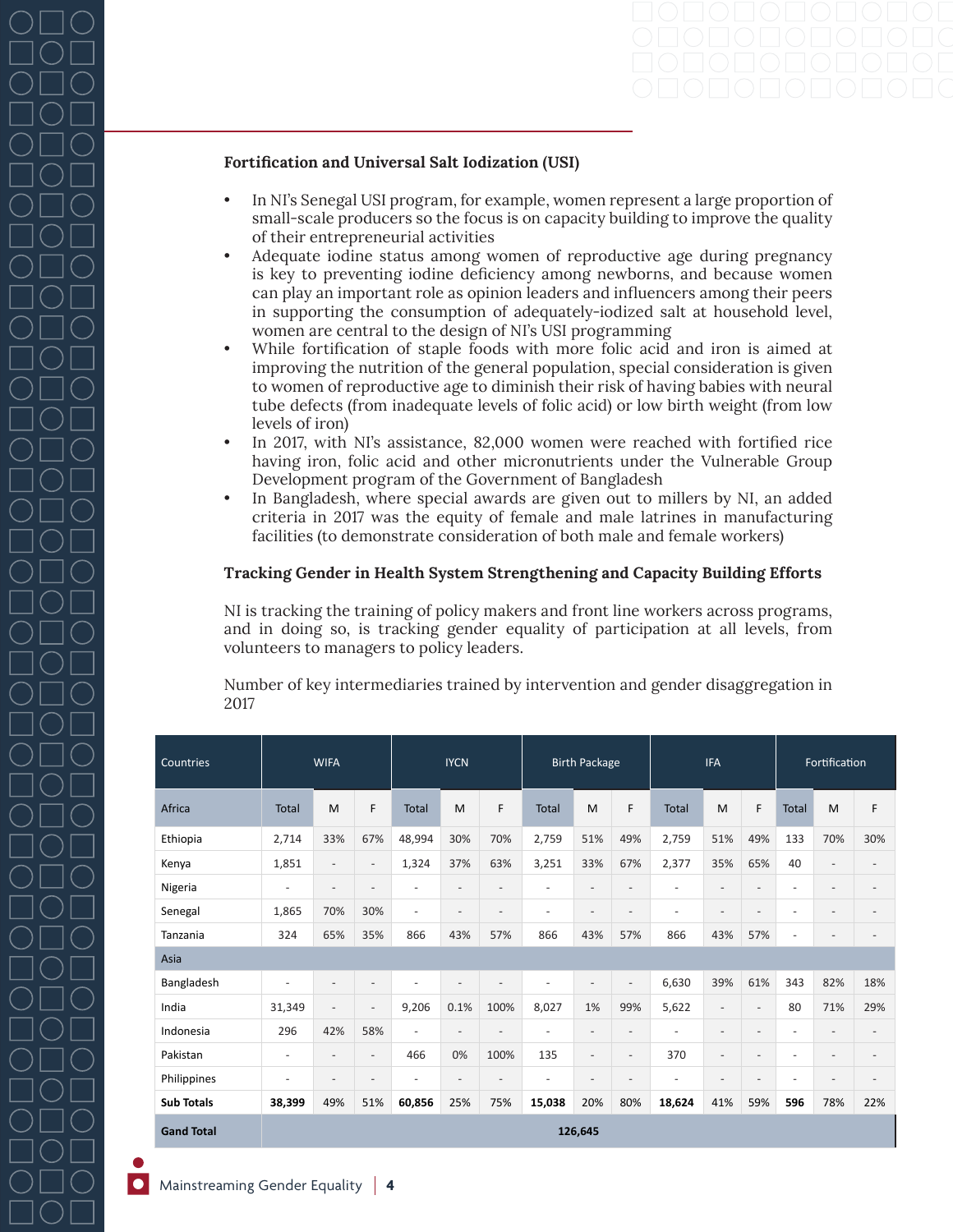The table above is from the Right Start 2017 Annual Progress Report and can be found on page 267 (Table 20). The data which is summarized in this table is based on observed data that is collected by either NI staff or NI Partners and is subsequently reported to NI in training reports.

Two indicators, 1221: received tools, and 1122: policy makers trained and/or briefed, are also disaggregated on occasion. However, there was not enough disaggregated data to summarize and include in the 2017 report.

There is a larger number of male than female supervisors trained, and in particular among those holding health systems management roles; however, the opposite is observed in training for community health volunteers where the majority of those trained are women (this highlights an ongoing and important gender disparity in women's economic empowerment and leadership in health systems that NI is working to support change).

#### **Working Towards Gender Disaggregated Coverage Data**

In NI's Global Strategy 2018-2024 there is an increased attention to reporting on sex-disaggregated data within new programs, and also identifying the key gaps in sex-disaggregated data in existing country level monitoring systems. Many of NI's interventions are targeted to the most nutritionally and socially vulnerable, including children, adolescent girls and women.

### **Summary of Key Coverage Indicators by Intervention and Gender Disaggregation in 2017**

| Intervention                         | Summary                                                                                                                                                 |
|--------------------------------------|---------------------------------------------------------------------------------------------------------------------------------------------------------|
| Fortification                        | Modelled Disaggregation - Partial disaggregation,<br>report includes total population, and consideration for<br>Women 20-49, and 15-19 adolescent girls |
| Adolescent Nutrition (WIFA)          | Targeted to girls to respond to increased biological<br>need for iron                                                                                   |
| <b>Maternal Nutrition</b>            | Targeted to pregnant women due to nature of<br>intervention                                                                                             |
| Birth Package and Post-Natal Package | Not disaggregated                                                                                                                                       |
| <b>IYCN</b>                          | Not disaggregated                                                                                                                                       |